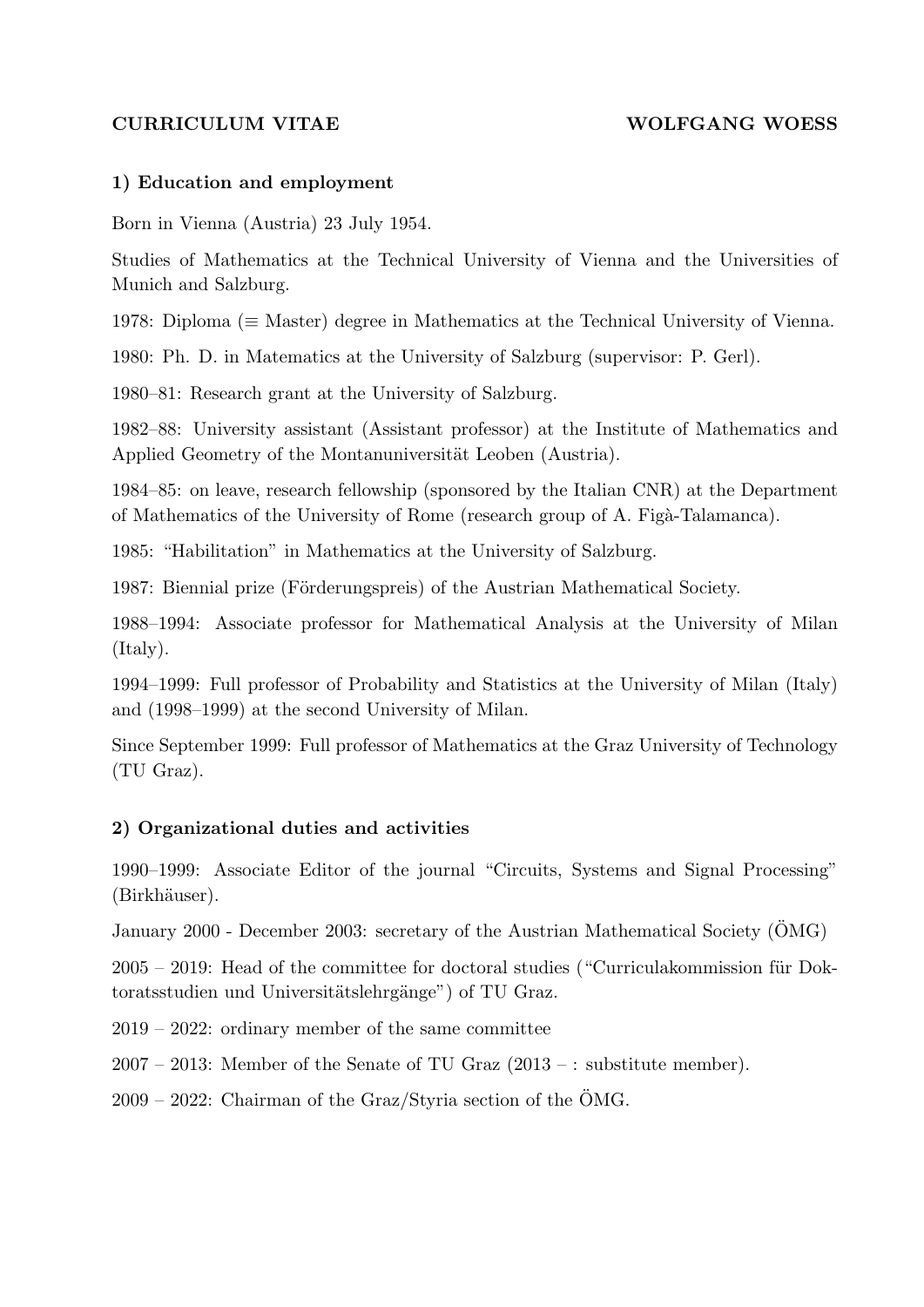2010 – 2022: Speaker of the Austrian Science Fund Doctoral Programme (FWF Doktoratskolleg) "Discrete Mathematics"

2018 – : organiser of the "Studierendentreffen (students' meetings) + Early Student Award" of the OMG.

#### 3) Visiting professorships

April 1986: Visiting professor at the Universities of Rome and Milan.

Spring 1987: Visits at several universities in the U.S. (Washington University - St. Louis, City University of New York) and Canada (Université de Montréal, Simon Fraser University).

Summer 1989: Visiting professor at the University of Sydney (Australia).

May/June 1991: Visiting professor at the University of Salzburg (Austria).

April–May 1992: Visits at several universities in the U.S. (Harvard Univ., CUNY, Washington Univ. - St. Louis, USC and UCLA).

May 1993: Visiting professor at Université Paris 7.

April/May 1995: Visiting professor at the University of Salzburg (Austria).

May 1996: Visiting professor at Université de Rennes-I.

April/May 1997: Visiting professor at the University of Vienna.

May 1998: Visiting professor at the Technical University of Graz.

Fall semester 1998/99: on leave from Milano, visiting professor at the Universities of Vienna and Linz.

August/September 2000: Visiting professor at Cornell University.

April/June 2002: Visiting professor at Insitut H. Poincaré, Centre Emile Borel.

April 2004: Visiting professor at the University of Sydney.

April 2005: Visiting professor at the University of Rome-I.

August 2005: Professor of the probability course at the International Summer University in Perugia.

May/June 2006: Visiting professor at the University of Tours.

July/August 2007: Visiting professor at the Kyoto University and Tohoku University.

July/August 2010: Visiting professor at the University of Sydney.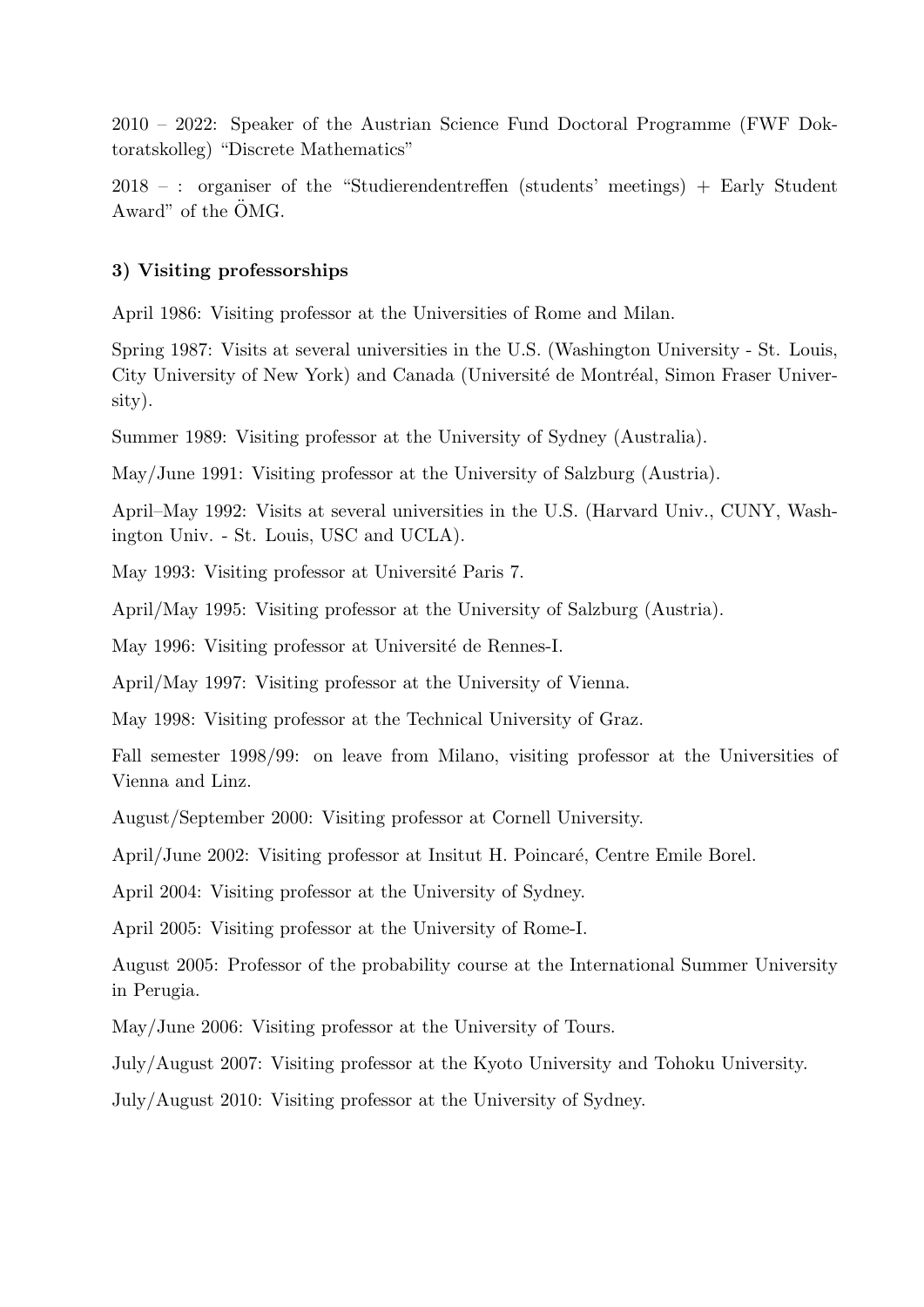January/February 2014: Visiting professor at Institut Poincaré, Paris.

August 2014: Professor of the course on stochastic processes at the International Summer University in Perugia.

March 2019: Visiting professor at Université de Tours.

May 2019: Research stay at University of Ottawa. June 2019: Research stay at University of Reykjavik.

## 4) Organization of conferences

Organization (together with V. A. Kaimanovich, M. A. Picardello and L. Saloff-Coste) of the INdAM conference "Random Walks and Discrete Potential Theory" (June 1997, Cortona, Italy).

Organization of the special semester "2001 - Random Walks" at the Schrödinger Insitute in Vienna (together with V. A. Kaimanovich and K. Schmidt) and of the conference "2001 - Fractals in Graz" (June 2001, together with P. Grabner).

Member of the program committee of the congress of the Austrian Mathematical Society in collaboration with UMI and SIMAI, (Bozen/Bolzano, September 2003).

Organization of the conference "Geometric Group Theory, Random Walks, and Harmonic Analysis" (June 2004, Cortona, Italy).

Special session "Stochastic Analysis on Metric Spaces", (organized together with L. Saloff-Coste and K-Th. Sturm), Joint meeting of AMS, DMV and OMG (2005, Mainz, Germany).

RDSES/ESI Educational Workshop on Discrete Probability at the Erwin Schrödinger Institute (organized with V.A. Kaimanovich and K. Schmidt; 2006, Vienna).

Workshop on "Boundaries", June 29 - July 4, 2009, TU Graz (organized with W. Huss and E. Sava; Scientific committee: T. Nagnibeda, Ch. Pittet, H. Short, W. Woess)

Workshop on "Analytic enumeration methods in combinatorics, probability and number theory" May 27 - 28, 2010, TU Graz (organized with W. Huss and E. Sava). Funding by FWF,  $\ddot{\text{O}}\text{MG}$ 

Spring school "Discrete probability, ergodic theory and combinatorics" April 4 - 15, 2011, TU Graz (Local & scientific committee: E. Sava, W. Woess). Funding by FWF, TU Graz, ESF,  $\ddot{\text{OMG}}$ 

Focussed meeting: "The shape of branching random walk and related topics", July 9 - 11, 2012, TU Graz (organized with E. Sava). Funding by ESF, FWF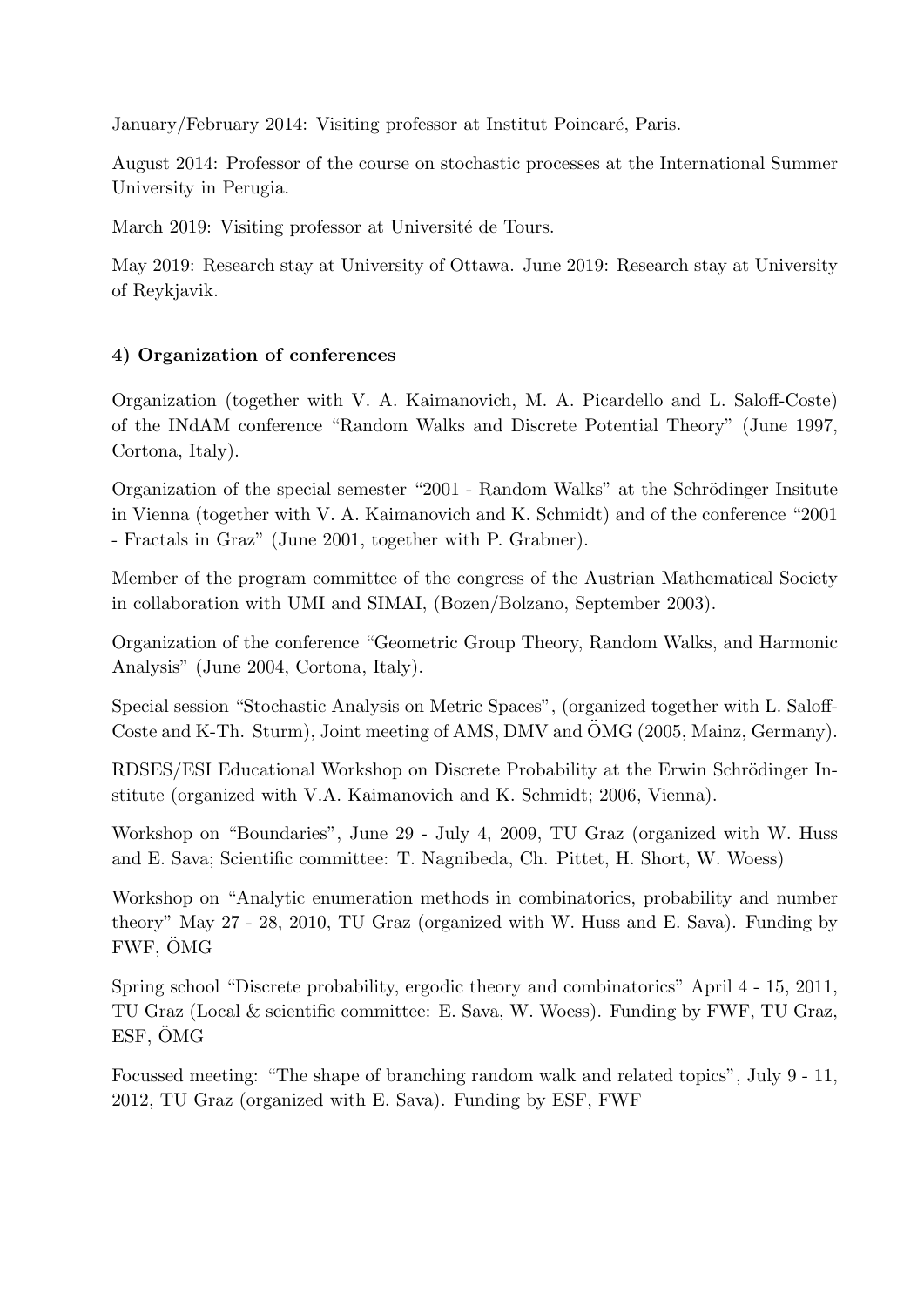"Leoben-Ljubliana Seminar in Graph Theory 2013" September 15 - 18, 2013, Bildungshaus Mariatrost, Graz (organized with W. Huss and N. Seifter). Funding by FWF, OMG, TU Graz, MU Leoben

"Austrian Stochastic Days 2016", June  $30 +$  July 1, 2016, TU Graz (organized with E. Sava).

"Leoben-Ljubljana Sminar in Graph Theory 2016", September 25 - 28, 2016, Judenburg (organized with J. Cuno and I. Peterin).

"Groups, Probability, Dynamics" – A meeting on the occasion of the 50th birthday of Tullio Ceccherini-Silberstein. February 22 – 24, 2017, Rome (organized with D. D'Angeli, A. Donno, F. Scarabotti and F. Tolli). Funding by Dipartimento S.B.A.I. - Sapienza University of Rome.

"Geometric Analysis and Potential Theory – Discrete and Continuous" A meeting on the occasion of the 70th birthday of Massimo A. Picardello, February 17 – 19, 2020, Perugia (organized with F. DiBiase, F. Fidaleo and M. Pagliacci). Funding by University of Rome – Tor Vergata, University of Chieti – Pescara, Fondazione Cassa Risparmio Perugia.

### 5) Externally funded research projects

A. Spectral Problems and Noncommutative Probability Theory FWF (Austrian Science Fund) Schrödinger Return Project R2Mat, 1.10.2002 – 15.7.2006 Project coordinator: Wolfgang Woess; Fellow: Dr. Franz Lehner (now associate professor at the same institute)

B. Asymptotic Properties of Random Walks on Graphs

FWF (Austrian Science Fund) Projekt Nr. P15577-N05, 1.10.2002 – 15.7.2006 Project coordinator: Wolfgang Woess;

Project personnel: Dr. Sara Brofferio, Dr. Ronald Ortner (now at Montanuniversität Leoben), Dr. Markus Neuhauser (now TU Aachen), Dr. Florian Sobieczky (now Univ. Denver), Dr. Elmar Teufl (now at Universität Tübingen), Dr. Adam Timar (now at University of British Columbia, Vancouver)

C. Internal Diffusion Limited Aggregation on Non-Homogeneous Structures EU Marie Curie PostDoc fellowship HPMF-CT-2002-02137, 1.3.2003 – 31.8.2004 Project coordinator: Wolfgang Woess Fellow: Dr. Sara Brofferio (now Univ. Paris - Orsay)

D. Random Walks, Random Configurations, and Horocyclic Products FWF (Austrian Science Fund) Projekt Nr. P18703-N18, 1.10.2002 – 15.7.2006 Project coordinator: Wolfgang Woess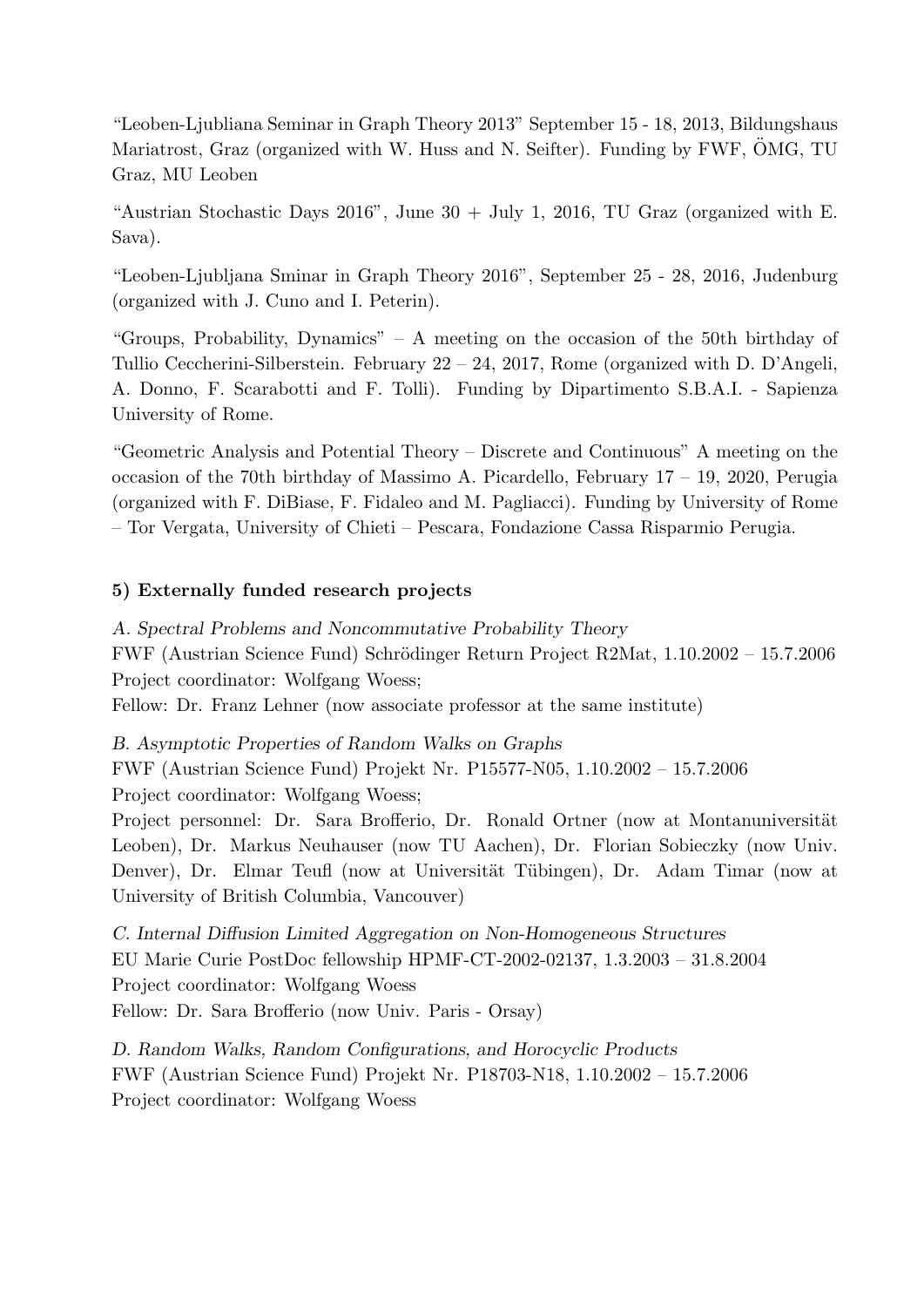Project personnel: Dipl.-Ing. Wilfried Huss (PhD student, then PostDoc at Univ. Siegen and TU Vienna, now PostDoc at TU Graz), Dr. James Parkinson (now senior lecturer ad Univ. Sydney), Dr. Sebastian Müller (assistant prof. at Univ. Aix-Marseille), Dr. Agelos Georgakopoulos, Konrad Kolesko (PhD student from Wroclaw, now PostDoc at Univ Wroclaw), Matthias Hamann (PhD student from Hambrug, now PostDoc Univ Hamburg)

E. Doctoral Program "Discrete Mathematics"

FWF (Austrian Science Fund) Doktoratskolleg Nr. W1230, 1.5.2010 –

Speaker: Wolfgang Woess

Large program involving 10 faculty members from TU and KFU Graz and MU Leoben, with 10 internal and 10 associated PhD students and one PostDoc (coordinator).

F. Random Geometry of Large Interacting Systems and Statistical Physics (RGLIS) European Science Foundation (ESF) program involving 11 countries, 1.6.2010 – 30.6.2014 Austrian member of steering committee: Wolfgang Woess

G. Hyperbolic structures in stochastics, graph theory and topology FWF (Austrian Science Fund) Projekt Nr. P24028-N18, 15.5.2012 – 31.7.2017 Project coordinator: Wolfgang Woess

Project personnel: Dr. Agelos Georgakopoulos (now associate prof. at Univ. Warwick), Dr. Daniele d'Angeli (now associate prof. at Univ. Cusano, Rome), Dr. Wilfried Huss (now quantum engineer at AQT Innsbruck), Mag. Judith Kloas (PhD student, now at insurance company in Zürich).

H. Walks and boundaries – a wide range

FWF (Austrian Science Fund) Projekt Nr. P31889-N35, 1.4.2019 – 30.9.2023 Project coordinator: Wolfgang Woess

Project personnel: Dr. Dr. Stjepan Sebek (now assistant prof. at Univ. Zagreb), Dr. Daniele d'Angeli (now associate prof. at Univ. Cusano, Rome), Dipl-Ing. Christian Lindorfer (PhD student, now PostDoc and Coordinator of the DK "Discrete Mathematics"n), Dr. Florian Thomas (now tenured lecturer at Univ. Auckland), Dr. Hanna Oppelmayer (now PostDoc at Ben-Gurion University of the Negev).

## 6) PhD students

- Maura Salvatori (Univ. Milano, 1993; now associate prof. at Univ. Milano)

- Daniela Bertacchi (Univ. Milano, 2000; now assistant prof. at Univ. Milano-Bicocca)

- Fabio Zucca (Univ. Milano, 2000; now assistant prof. at Politecnico di Milano)

- Bernhard Krön (TU Graz, 2001; Woess was advisor of master thesis and 2nd advisor of PhD thesis)

- Sara Brofferio (Univ. Paris 6, 2002; Woess was advisor of master thesis and member of PhD committee)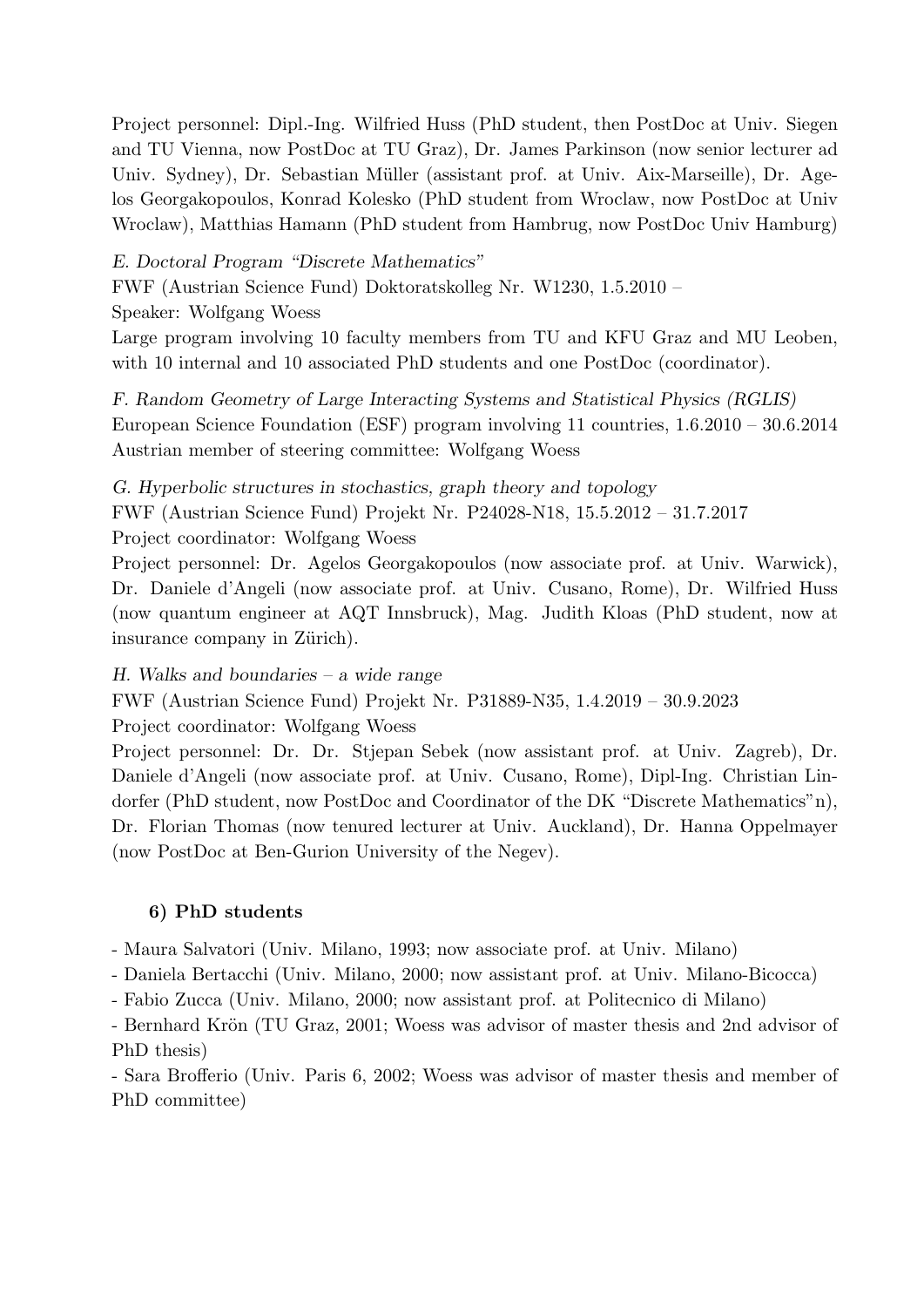- Ali Unlü (TU Graz, 2004; now full prof. in Empirical Educational Research at TU München)

- Ecaterina Sava (TU Graz, 2010; now PostDoc at TU Graz)

- Wilfried Huss (TU Graz, 2010; now PostDoc at TU Graz)

- Christoph Temmel (TU Graz, 2012; now PostDoc at Univ. Amsterdam)

- Elisabetta Candellero (TU Graz, 2012; now PostDoc at Univ. Warwick)

- Tetiana Boiko (TU Graz, 2014)

- Johannes Cuno (TU Graz, 2015; now PostDoc at Univ. Ottawa)

- Judith Kloas (TU Graz, 2018; now at insurance company in Zurich)

- Gundelinde Wiegel (TU Graz, 2020)

- Christian Lindorfer (TU Graz, 2021; no PostDoc and coordinator of the DK "Discrete Mathematics")

- Thomas Hirschler, Stefan Hammer, Panagiotis Spanos (TU Graz, ongoing)

# 7) Refereeing

Refereeing of

NSF research grant applications (1989,1990, 1992),

Cofin grant applications (Italy, comparable with NSF grants, 2001),

EU Marie Curie fellowship application,

Israel Science Foundation research proposal (2005),

DFG project applications (Germany, 2006, 2011, 2012, 2015, 2016)

OeAD exchange program (Austria, 2010, 2013).

OTKA - Hungarian Scientific Research Fund (Hungary, 2013).

Agence Nationale de la Recherche (France, 2013).

National Science Center (Poland, 2015).

German-Israel Foundation for Scientific Research and Deevelopment (2015).

Istituto Nazionale di Alta Matematica (Italy, 2016).

Evaluation of the Mathematical Institute of the Slovak Academy of Sciences (2007)

External committees:

Committee for prof. position, Univ. Neuchatel, Switzerland. PhD committees at Univ. Brest, Univ. Toulouse, Univ. Paris 6, Scuola Normale Superiore Pisa, Univ. Rome-I, TU Chemitz, Univ. Wroclaw, Univ. Tours. Habilitation referee for Univ. Hamburg, Univ. Vannes, TU Aachen, Univ. Paris-Orsay, Univ. Tours.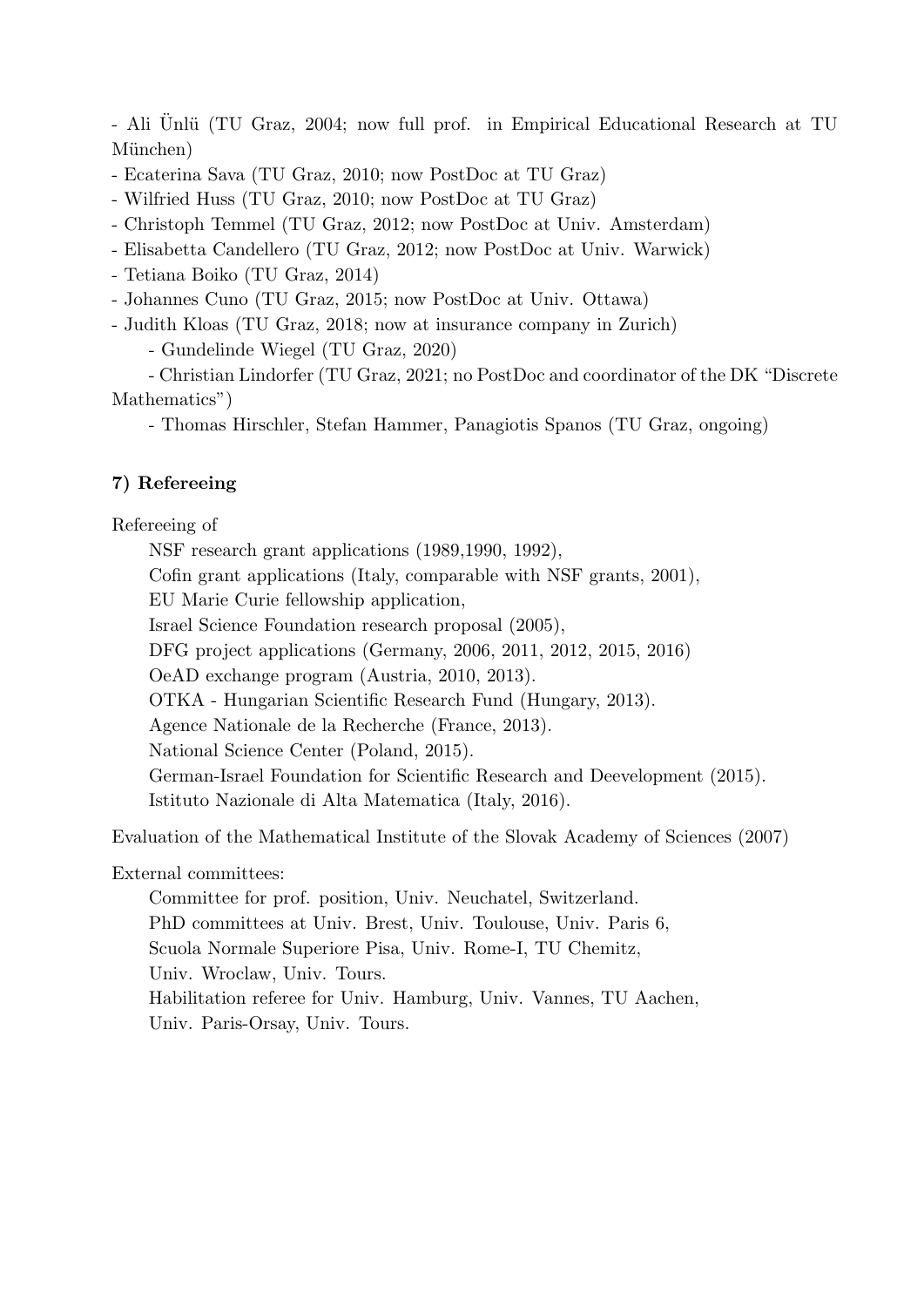Throughout the years: Referee of papers presented for publication in: Abhandlungen des Mathematischen Seminars der Universität Hamburg, Acta Sci. Math Szeged; Advances in Applied Mathematics; Advances in Mathematics; Advances in Pure and Applied Mathematics; American Math. Monthly; Annales Blaise Pascal; Annales de l'Ecole Normale Supérieure; Annales de l'Institut Fourier (Grenoble); Annales de l'Institut Poincaré-B; Annali di Matematica Pura ed Applicata; Annals of Mathematics; Annals of Applied Probability; Annals of Probability; Archiv der Mathematik; Bollettino dell'Unione Matematica Italiana; Bulletin of the London Mathematical Society; Bulletin de Sciences Mathématiques: Circuits, Systems, and Signal Processing; Combinatorics, Probability, and Computing; Combinatorica; Commentarii Mathematici Helvetici; Contemporary Mathematics; Discrete and Computational Geometry; Discrete Mathematics; Discussiones Mathematicae; Electronic Comunications in Probability; Electronic Journal of Probability; Electronic Journal of Combinatorics; Entropy; ESAIM: Probability and Statistics; l'Enseignement Mathématique; Glasgow Mathematical Journal; Groups, Geometry, and Dynamics; ICALP; Illinois J. Math.; International Journal of Mathematics and Mathematical Sciences; International Mathematical Research Notes;